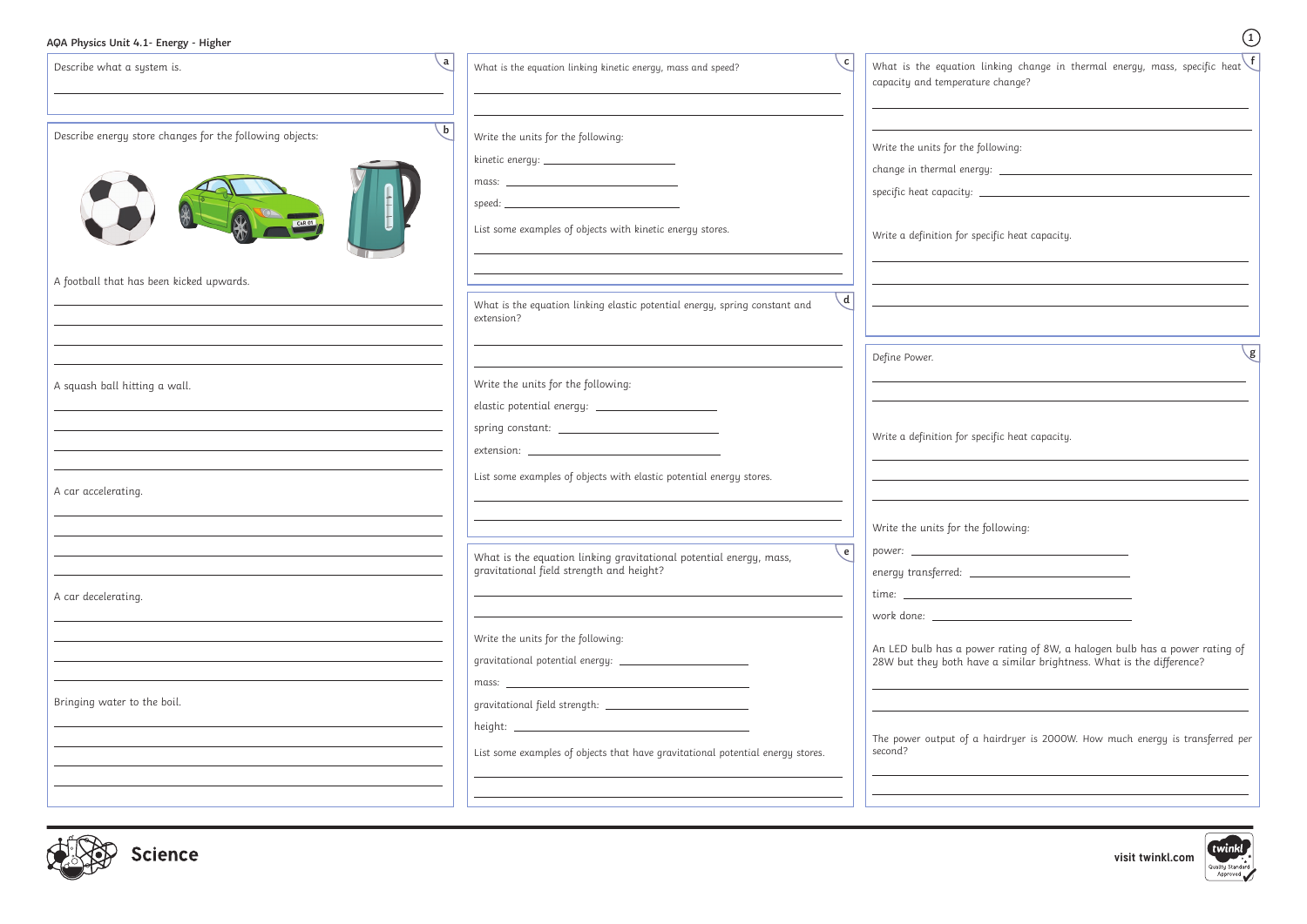

| AQA Physics Unit 4.1- Energy - Higher                                                                                                                        |                                        |                                                                                         | $\circled{2}$                                                                                                                                                                                                                    |
|--------------------------------------------------------------------------------------------------------------------------------------------------------------|----------------------------------------|-----------------------------------------------------------------------------------------|----------------------------------------------------------------------------------------------------------------------------------------------------------------------------------------------------------------------------------|
| $\mathbf{a}$<br>What is the law of conservation of energy?                                                                                                   |                                        | 、e  <br>How is energy lost from a building? What factors affect this?                   | $\mathcal{h}$<br>List the main energy resources.                                                                                                                                                                                 |
| Define dissipation.                                                                                                                                          |                                        |                                                                                         | <u> 1989 - Johann Stoff, Amerikaansk politiker (* 1908)</u>                                                                                                                                                                      |
|                                                                                                                                                              | input energy transfer?                 | What is the equation linking efficiency, useful output energy transfer and total $\vee$ |                                                                                                                                                                                                                                  |
| $\setminus$ b  <br>For the following situations, name the useful energy transfers and the type of<br>energy that is dissipated to the surroundings (wasted): |                                        | What is the equation linking efficiency, useful power output and total power input?     | Define renewable and non-renewable energy resources.                                                                                                                                                                             |
|                                                                                                                                                              | amount of energy?                      | When energy is transferred in a closed system, what happens to the total                | For the energy resources that you have listed, write an R next to those that are<br>renewable and N next to those that are non-renewable.<br>Except for oil, all energy resources are used for electricity generation. Which are |
| picture on a television screen.                                                                                                                              |                                        | How can the efficiency of an energy transfer be increased?                              | used for heating?                                                                                                                                                                                                                |
|                                                                                                                                                              |                                        |                                                                                         |                                                                                                                                                                                                                                  |
|                                                                                                                                                              |                                        | g<br>Which lorry is more energy efficient and why?                                      |                                                                                                                                                                                                                                  |
| printer                                                                                                                                                      |                                        |                                                                                         |                                                                                                                                                                                                                                  |
|                                                                                                                                                              |                                        |                                                                                         | k<br>My main areas for improvement are:                                                                                                                                                                                          |
|                                                                                                                                                              |                                        |                                                                                         |                                                                                                                                                                                                                                  |
| mobile phone                                                                                                                                                 |                                        |                                                                                         |                                                                                                                                                                                                                                  |
|                                                                                                                                                              |                                        |                                                                                         |                                                                                                                                                                                                                                  |
| energy dissipated as:                                                                                                                                        |                                        |                                                                                         |                                                                                                                                                                                                                                  |
| For the following situations, suggest methods to reduce unwanted energy<br>transfers and what the unwanted energy transfers are.                             | $\mathbf{C}$<br><b>Energy Resource</b> | <b>Enviromental Impact</b>                                                              |                                                                                                                                                                                                                                  |
| Hot water stored in a tank.                                                                                                                                  | Coal                                   |                                                                                         |                                                                                                                                                                                                                                  |
|                                                                                                                                                              | Oil                                    |                                                                                         |                                                                                                                                                                                                                                  |
|                                                                                                                                                              | Gas                                    |                                                                                         |                                                                                                                                                                                                                                  |
| Moving parts in a car.                                                                                                                                       | Nuclear                                |                                                                                         |                                                                                                                                                                                                                                  |
|                                                                                                                                                              | Biofuel                                |                                                                                         |                                                                                                                                                                                                                                  |
|                                                                                                                                                              | Wind                                   |                                                                                         |                                                                                                                                                                                                                                  |
|                                                                                                                                                              | Hydroelectricity                       |                                                                                         |                                                                                                                                                                                                                                  |
| Describe how thermal conductivity of a material affects how it transfers energy by $\backslash d$<br>conduction.                                             | Geothermal                             |                                                                                         |                                                                                                                                                                                                                                  |
|                                                                                                                                                              | Tidal                                  |                                                                                         |                                                                                                                                                                                                                                  |
|                                                                                                                                                              | Waves                                  |                                                                                         |                                                                                                                                                                                                                                  |
|                                                                                                                                                              | Solar                                  |                                                                                         |                                                                                                                                                                                                                                  |
|                                                                                                                                                              |                                        |                                                                                         |                                                                                                                                                                                                                                  |

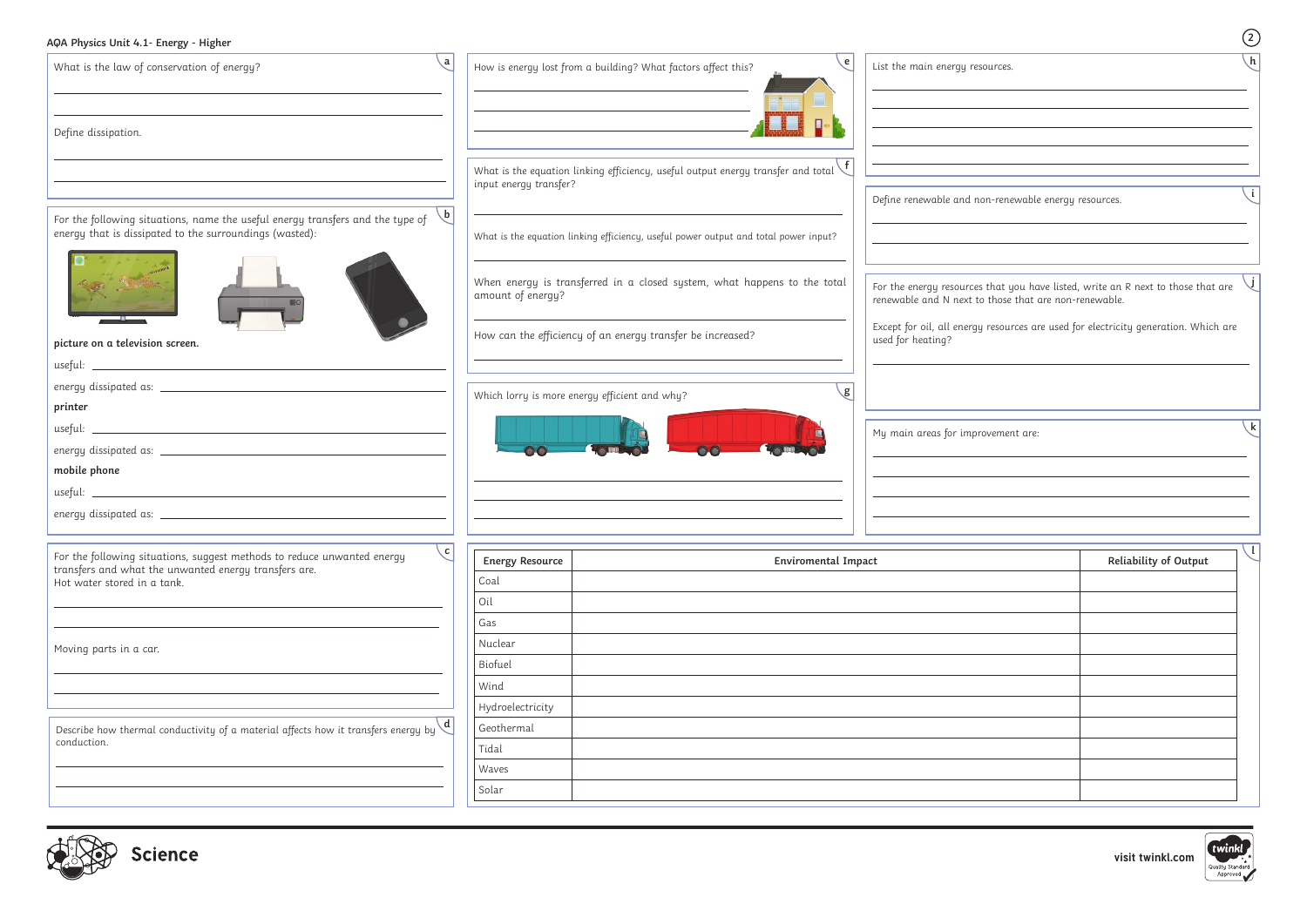. linking change in thermal energy, mass, specific heat  $\overline{\phantom{a}}$ ture change? l**ergy = mass x specific heat capacity x temperature change** following: ergy: (ΔE), joules, J specific heat capacity: **(c), joules per kilogram per degree Celsius, J/kg <sup>o</sup> C** specific heat capacity. **f 1**

| $\psi$ $\cap$ in $\psi$ sites onto $\pi$ . Encreased in equal $\eta$ is $\psi$                                                                                                                                                                                                                                                                            |                                                                                                                                                                                                                                               |                                                                                                              |  |
|-----------------------------------------------------------------------------------------------------------------------------------------------------------------------------------------------------------------------------------------------------------------------------------------------------------------------------------------------------------|-----------------------------------------------------------------------------------------------------------------------------------------------------------------------------------------------------------------------------------------------|--------------------------------------------------------------------------------------------------------------|--|
| a<br>Describe what a system is.                                                                                                                                                                                                                                                                                                                           | С<br>What is the equation linking kinetic energy, mass and speed?                                                                                                                                                                             | What is the equation lin                                                                                     |  |
| It is an object or group of objects.                                                                                                                                                                                                                                                                                                                      | kinetic energy = $\frac{1}{2}$ × mass × (speed) <sup>2</sup>                                                                                                                                                                                  | capacity and temperature                                                                                     |  |
|                                                                                                                                                                                                                                                                                                                                                           | Write the units for the following:                                                                                                                                                                                                            | change in thermal energy<br>= mass x specific heat cap                                                       |  |
| $\mathbf{b}$<br>Describe energy store changes for the following objects:                                                                                                                                                                                                                                                                                  | kinetic energy: $(E_{\nu})$ , joules, J                                                                                                                                                                                                       |                                                                                                              |  |
|                                                                                                                                                                                                                                                                                                                                                           | mass: (m), kilograms, kg, grams, g                                                                                                                                                                                                            | Write the units for the follo                                                                                |  |
|                                                                                                                                                                                                                                                                                                                                                           | speed: (v), metres per second, m/s                                                                                                                                                                                                            | change in thermal energy:                                                                                    |  |
|                                                                                                                                                                                                                                                                                                                                                           | List some examples of objects with kinetic energy stores.<br>(These are just a few examples. There will be many more.)<br>Toy car travelling down a ramp.<br>Parachute falling through the air.<br>Gas particles moving in the air.           | specific heat capacity: (c),<br>Write a definition for speci<br>The amount of energy no<br>by $1^{\circ}$ C. |  |
| A football that has been kicked upwards.                                                                                                                                                                                                                                                                                                                  |                                                                                                                                                                                                                                               |                                                                                                              |  |
| As the ball moves upwards, the kinetic energy store of the ball decreases and the<br>gravitational potential energy store of the ball increases.                                                                                                                                                                                                          | What is the equation linking elastic potential energy, spring constant and<br>extension?                                                                                                                                                      |                                                                                                              |  |
| A squash ball hitting a wall.                                                                                                                                                                                                                                                                                                                             | elastic potential energy                                                                                                                                                                                                                      | Define Power.                                                                                                |  |
| When the ball hits the wall, the kinetic energy store of the ball decreases                                                                                                                                                                                                                                                                               | $=\frac{1}{2}$ x spring constant x (extension) <sup>2</sup>                                                                                                                                                                                   | The rate at which energy                                                                                     |  |
| and the elastic potential energy store increases. Some of the energy is also                                                                                                                                                                                                                                                                              | Write the units for the following:                                                                                                                                                                                                            | The rate at which work i                                                                                     |  |
| transferred to the surroundings. The thermal energy store of the surroundings<br>increases and some of the energy is carried by sound waves.                                                                                                                                                                                                              | elastic potential energy: (E2), joules, J                                                                                                                                                                                                     |                                                                                                              |  |
|                                                                                                                                                                                                                                                                                                                                                           | spring constant: (k), newtons per metre, N/m                                                                                                                                                                                                  | What is the equation link                                                                                    |  |
| A car accelerating.                                                                                                                                                                                                                                                                                                                                       | extension: (e), metres, m                                                                                                                                                                                                                     | power = energy transferr                                                                                     |  |
| As the car moves, the chemical energy store of the petrol decreases and the kinetic<br>energy store of the car increases. Some of the energy is also transferred by sound<br>waves to the surroundings and the thermal energy store of the surroundings also<br>increases.                                                                                | List some examples of objects with elastic potential energy stores.<br>(These are just a few examples. There will be many more.)<br>Stretched elastic band.                                                                                   | What is the equation link<br>power = work done ÷ tim                                                         |  |
|                                                                                                                                                                                                                                                                                                                                                           | Tennis ball that has been squashed.                                                                                                                                                                                                           | Write the units for the fol                                                                                  |  |
| A car decelerating.<br>As the car slows down, the kinetic energy store decreases and                                                                                                                                                                                                                                                                      | Extended spring.                                                                                                                                                                                                                              | power: (P), watts, W                                                                                         |  |
| the thermal energy store of the surroundings and brakes increases. Some of the<br>energy is also transferred by sound waves to the surroundings.<br>Bringing water to the boil.<br>The electrical energy from the mains is transferred and the thermal energy store<br>of the water increases, which increases the kinetic energy stores of the particles | e<br>What is the equation linking gravitational potential energy, mass,<br>gravitational field strength and height?<br>gravitational potential energy<br>= mass x gravitational field strength x height<br>Write the units for the following: | energy transferred: (E), jo<br>time: (t), seconds, s<br>work done: (E), joules, J<br>An LED bulb has a power |  |
| that make up the water.                                                                                                                                                                                                                                                                                                                                   | gravitational potential energy: $(E_{n})$ , joules, J                                                                                                                                                                                         | 28W but they both have                                                                                       |  |
|                                                                                                                                                                                                                                                                                                                                                           | mass: (m), kilograms, kg                                                                                                                                                                                                                      | The LED bulb transfers le                                                                                    |  |
|                                                                                                                                                                                                                                                                                                                                                           | gravitational field strength: (g), newtons per kilogram, N/kg<br>height: (h), metres, m                                                                                                                                                       | The power output of a ha<br>second?                                                                          |  |
|                                                                                                                                                                                                                                                                                                                                                           | List some examples of objects that have gravitational potential energy stores.<br>(These are just a few examples. There will be many more.)                                                                                                   | 2000 joules per second.                                                                                      |  |

**The amount of energy needed to increase the temperature of a 1kg material** 

**Apple on a tree.**

**Plant pot on a windowsill. Aeroplane in the sky.**

**The rate at which energy is transferred.**

vork is done.

linking power, energy transferred and time?

**p** *ferred* ÷ time

linking power, work done and time?

**power = work done ÷ time**

re following:

(E), joules, J

hower rating of 8W, a halogen bulb has a power rating of have a similar brightness. What is the difference?

**The LED bulb transfers less energy per second than the halogen bulb.**

a hairdryer is 2000W. How much energy is transferred per



**g**